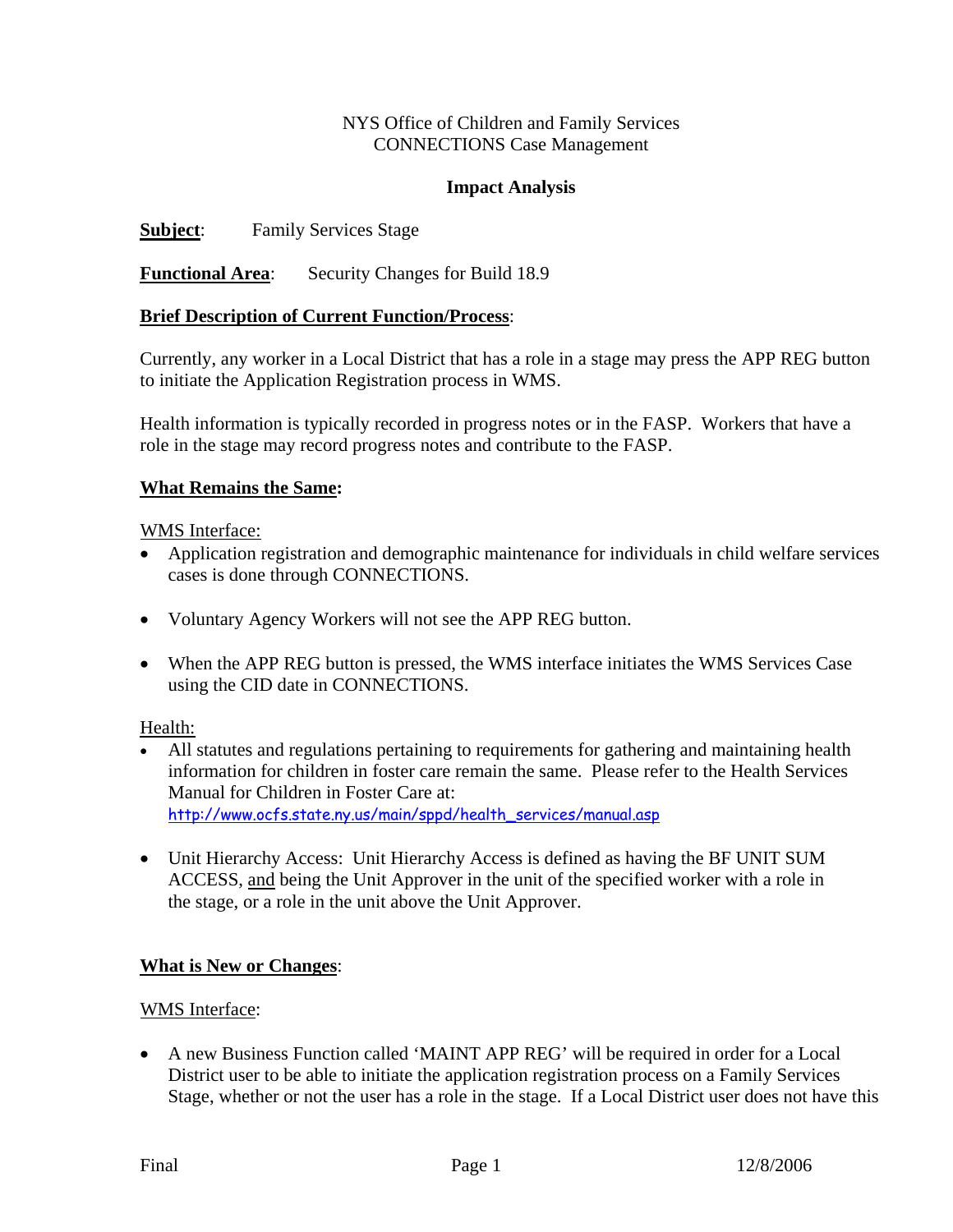Business Function as part of his/her Business Function Profile and attempts to press the 'APP REG' button on the Family Services Stage window, the message "APP REG can be conducted only by individuals with the MAINT APP REG Business Function and the APP REG process will not be called."

Health: (All information under this heading applies to the Health Services Module, Except Early Intervention)

- Agency Access/Organizational Hierarchy Security does not allow access to the Health Module. Workers with Agency Access can still view or maintain information in the rest of the stage, but for them the Health Services tab will be disabled.
- **"Designation of responsibility"** is a new requirement applicable only to the Health Services Module. Designation is made at the organizational level (Local District or Voluntary Agency) to enable staff in the "designated" organization to view or maintain health information for a specific child in a stage. In order to designate responsibility, the Case Manager or Case Planner will select a tracked child and then select the agency that is to be responsible. The agency will be chosen from a list that is pre-filled based on who has a role in the stage. (See open and closed stage access below)
- There are two paths to access the Health Services tab: There are two basic ways to get access to Health Services tab: by having a **role** in the stage (including Unit Hierarchy Access to the worker with a role's workload) or, by having access to a stage via the Case Search path in conjunction with being assigned a Business Function of VIEW HEALTH or MAINT HEALTH.
	- o Workload> FSS> Health Tab
	- o Case Search-->Case List> Case Summary path
- NOTE: VIEW HEALTH and MAINT HEALTH work in conjunction with other Business Functions that allow access to the stage.

## **Open Stage Access**:

- Workers with the role of Case Manager or CPS Worker/Monitor, or those accessing their workload, may view and modify health information for all tracked children in the stage.
- Workers without a role who are in the Local District/ Voluntary Agency of the current Case Manager or CPS Worker/ Monitor with the VIEW HEALTH or MAINT HEALTH Business Function may view health or maintain health respectively, for all tracked children in the stage.
- Workers with the role of Case Planner, or those accessing the workload of the Case Planner may view and modify health information for all tracked children in the stage.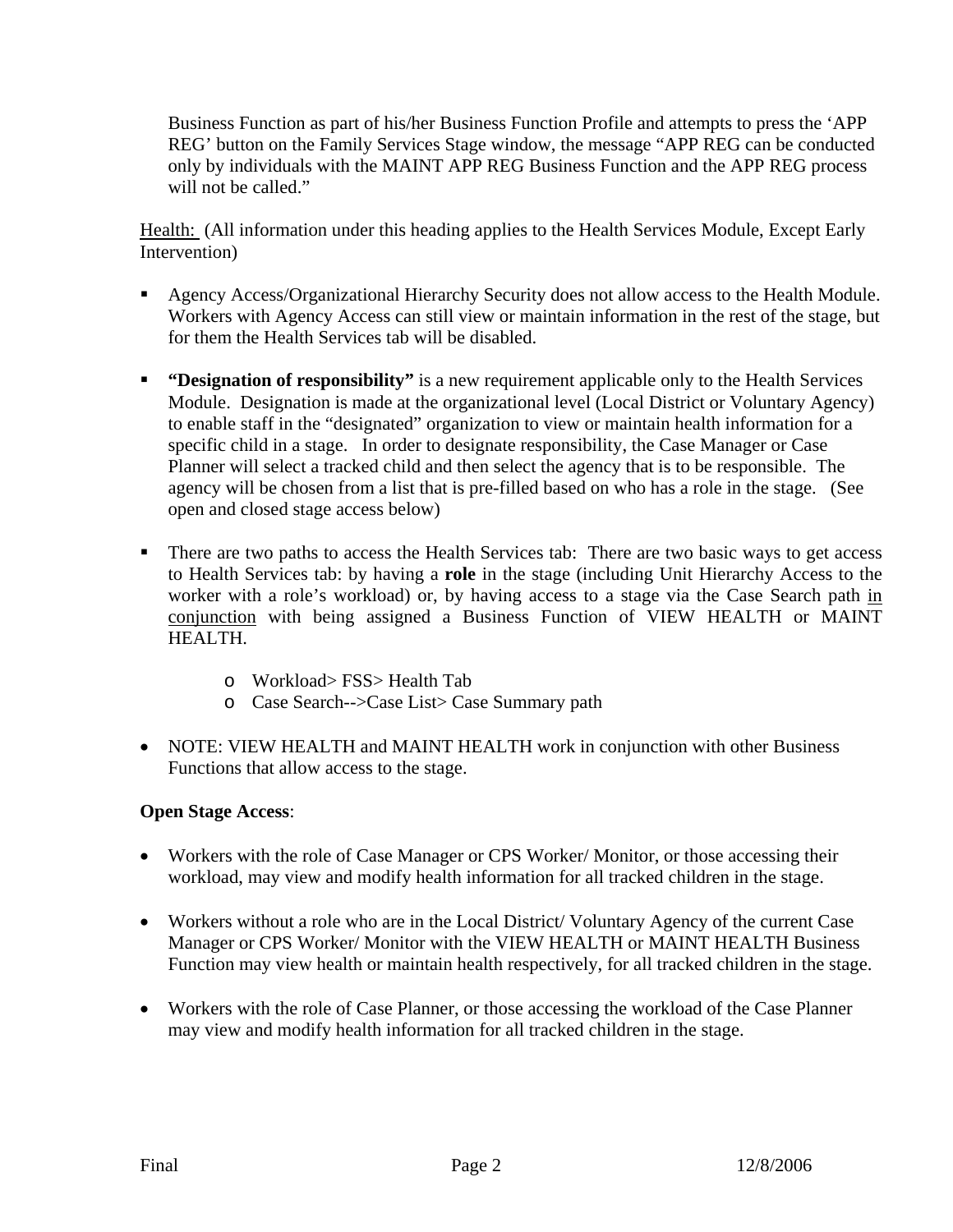• Workers without a role who are in the Local District/Voluntary Agency of the current Case Planner with the MAINT HEALTH or VIEW HEALTH Business Function, may modify or view health respectively, for the children for whom their district/agency has been designated responsible. (**ONLY ASSIGN THESE BF's ON A NEED TO KNOW BASIS.**)

## **NOTE: If the Case Planner's agency is NOT designated responsible for any child, NO ONE in the agency except the Case Planner and Case Manager (and those able to access her/ his workload) will have access to the Health Services tab for any child in the stage.**

- Workers with a role of Case Worker, or those accessing the workload of the Case Worker, may view and maintain all children for whom their Local District or Voluntary Agency has been designated.
- Staff in the agency of the Case Worker without a role, who have the VIEW HEALTH or MAINT HEALTH Business Function can maintain or view health information respectively, for those children for whom their agency has been designated responsible. In open stages they may also view health for any child for whom their agency was previously responsible, however they will only view that information up to the time their responsibility ended.
- The Primary and Secondary Investigators in a CPS INV stage open concurrently with an FSS stage may view health information for all tracked children through the workload path.
- State workers with a role in the stage (e.g. DRS) or those accessing their workload may view and modify health information for all children in the stage.
- Persons who do not have a role in the stage and who should be maintaining health information for all children in a district or voluntary agency; such as a Nurse or other health care professional, should be given the MAINT HEALTH Business Function. The MAINT HEALTH business function, in conjunction with the CASE or PERSON SEARCH Business Function allows users to maintain/view Health for all children for whom his/her agency has been designated as responsible.

# **Closed Stage Access:**

**NOTE: Once a stage is closed, in order to update or view health information in that stage, workers will require the VIEW HEALTH or MAINT HEALTH BF in addition to other roles/rules noted below.** 

- Workers in the district of the Case Manager or CPS Worker Monitor with the VIEW HEALTH or MAINT HEALTH Business Function may view or maintain health respectively, for all tracked children in the stage.
- Workers in the Local District/Voluntary Agency of the of the Case Planner **assigned at the time of stage closure** with the VIEW or MAINT HEALTH Business Function may view or maintain health information respectively, for all tracked children in the stage.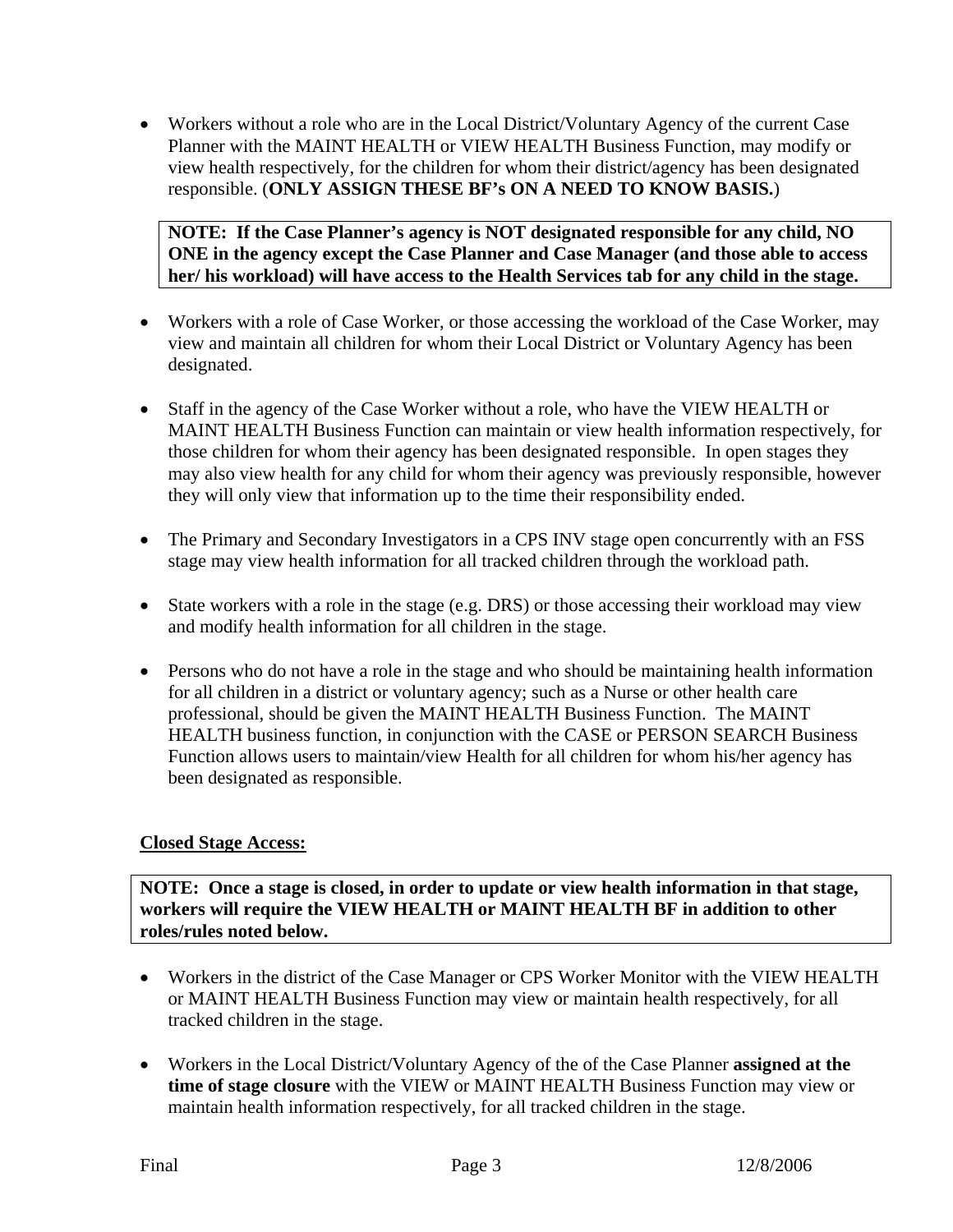- Staff in the Local District/Voluntary Agency of the Case Planner **whose agency had been designated responsible AND** who have the VIEW HEALTH Business Function will be able to view health information for the children for whom the CP's agency was responsible up until the time such role or responsibility was unassigned. **Conversely**, if the district/agency of the Case Planner was never designated responsible, then NO ONE in that district/agency will be able to view the health information.
- Staff in the Local District/Voluntary Agency of the Case Worker assigned at the time of stage closure with the VIEW HEALTH or MAINT HEALTH Business Function may view or maintain health information respectively, for children for whom their agency was designated responsible.
- Staff in the Local District/Voluntary Agency of the Case Worker with the VIEW HEALTH or MAINT HEALTH Business Function whose agency was unassigned prior to the stage closure may not view or maintain any health information.

## **Implications/Considerations**:

## **System**

APP REG:

- Those users with the business function to APP REG will now see a warning message when the button is pressed advising them of the date that will be sent to WMS to initiate the Services Case.
- Role in an FSS does not automatically grant a user the ability to press the APP REG button the APP REG Business Function must be granted.

Health:

- Due to the confidentiality of the information contained in the Health Services tab, security for this function is necessarily more restrictive. Please refer to the Business Function guidelines for the Business Functions of MAINT HEALTH and VIEW HEALTH.
- Since the problem with out assignments for Agency Access/ Organizational Hierarchy Security will be corrected with Build 18.9, it may be necessary to re-assess out assignments in conjunction with who in the organization has the UNIT SUM ACCESS BF to make certain that only the staff that have a need to know will be able to access health information through Unit Hierarchy Access.

# **Program**

APP REG:

• Users granted the "APP REG" Business Function will now be responsible to verify the application date that will be passed to WMS. Please see the Impact Analysis on the WMS Interface for information on how to update the Application Date.